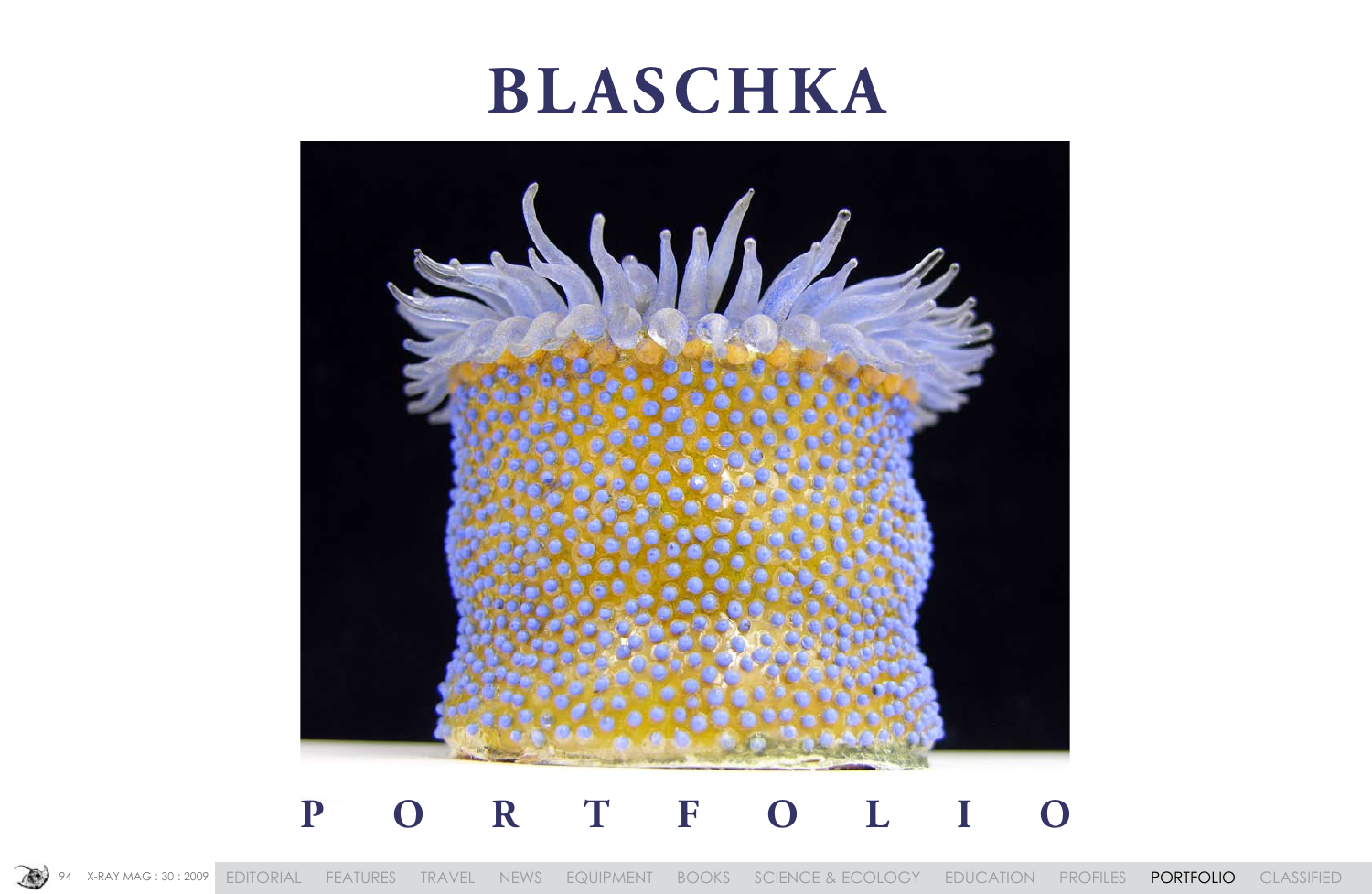Leopold (left) and his son Rudolf Blaschka (right), about 1895. Image courtesy of the Botanical Museum, Harvard University, Cambridge, Massachusetts, USA

**portfolio de and the content of the content of the content in Model #216, seq jelly<br>Register and the philippinensis and philippinensis <b>Blaschka** LEFT TO RIGHT: Model #216, sea jelly Porpita mediterranea; Model #378 nudibranch, Casella philippinensis Bergh; Model #91.3 Sagartia impatiens Drayton, Gosse.

> PREVIOUS PAGE: Model #81, Anemone These glass models were created by Rudolph and Leopold Blaschka near Dresden, Germany, in the late 19th c. The models were recently displayed in the Sea Creatures in Glass exhibit at the Harvard Museum of Natural History. Photos courtesy of the Museum of Comparative Zoology, Harvard University



specimens of one sort or another. And in the course of receiving a tour of our invertebrate animal collections, I was shown several shoe boxes and other small boxes of glass animals, which were absolutely remarkable. I had not known that we even had these things. I knew that we had glass flowers—Harvard has a famous collection of glass flowers made by the Blaschka father and son team but I had not known that they, at one time in their careers, had made glass invertebrate animals. And these were tucked away and not

really cared for very well. They were put in these boxes many decades ago. I thought they were spectacular and suggested that we start to clean them. Some of them needed some restoration, some conservation. And that's what we've been doing for the last several years. We've had an exhibit of some of them over the last year or two. We have about 420 specimens of which we put on exhibit around 60 in our public museum, the Harvard Museum of Natural History. And it was an extremely popular exhibit. I mean, they really are extraordinary specimens. They are anatomically correct,

if you will; they're made exactly to life; their colors are accurate. They're exquisite. That was in our temporary exhibit gallery. We had to remove that exhibit, but we just

installed in its place an exhibit about evolution, and we will be pulling out some of the glass animals to install near the evolution exhibit later this summer. One of the reasons is that the glass animals were extremely popular with the public

and

many people were very, very disappointed when we took them away. So, by popular demand, we are bringing some back.

> How many visitors did you have to that exhibit? JH: We don't track the



number of visitors to a particular exhibit or to a particular room, but in the last year, we have had about 180,000 visitors, and actually our attendance figures have been going up steadily over the last several years in response to exhibits such as the glass animals.

> What do you know about the Blaschkas, Leopold and his son, Rudolf?

JH: As I understand it, they came from a long and distinguished family of glassblowers in Dresden, Germany, beginning in the 15th century. By the late 19th century, it was the adult male in the family, Leopold, who was continuing the tradition, and he and his wife had a son, Rudolf, who basically adopted the same traditions of the family. They really had brought the craft

*Many years before they were commissioned by Harvard University to make the "Glass Flowers," father and son artists Leopold and Rudolph Blaschka meticulously shaped glass and wire into lifelike models of marine animals. Renowned for their beauty and exacting detail, the Blaschka marine invertebrate models were commissioned by universities and museums throughout the world during the 19th century. — Harvard University MCZ* 

Text edited by Gunild Symes

## **This**

**summer, Harvard Museum of Comparative Zoology in Cambridge, Massachusetts, USA, is mounting an exhibit of glass models of marine invertebrates made by the 17th century German master glassblowers, Leopold and Rudolf Blaschka of Dresden. Professor James Hanken is an evolutionary biologist and the director of the museum. He talked to X-RAY MAG about the exhibit and the Blaschka glass works.** 

JH: When I became director a few years ago, I requested a tour of all our collections. We have vast collections here. It's literally millions, more than 20 million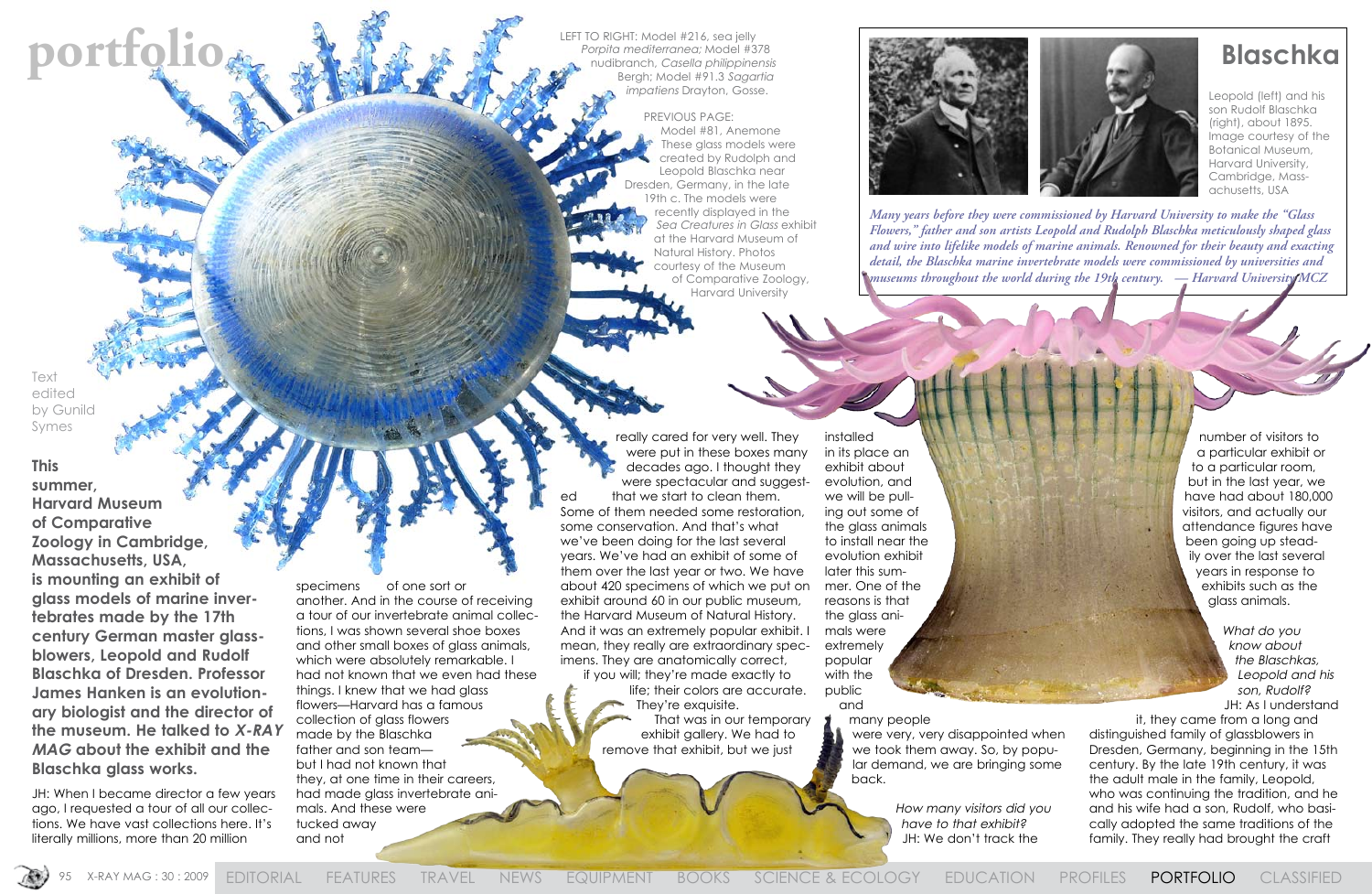

**portfolio Blaschka**<br> **Portuguese Man-of-**<br> **Portuguese Man-of-**<br> **Portuguese Man-of-**<br> **Portuguese Man-of-**<br> **Portuguese Man-of-**<br> **Blaschka** 

of glassblowing to a real art, to a level of achievement and accomplishment, which, I think is safe to say, is no longer available today… really glassblowing perfection.

At that time, they had to do this for a living. They made among other things glass eyes for blind people. I mean, they had to do whatever they could to make a living blowing glass.

Leopold started making and selling the glass invertebrates in 1863, when he made the first display. Rudolf joined his father in the studio officially in 1876 (at age 19). The Blaschkas used to sell the glass models through biological catalogs.

Remember, this is a time in the last half of the 19th century after Darwin had published, The Origin of Species, and there were all kinds of other discoverers from Germany, other

European and North America, who were going all over the world bringing back stories of exotic animals, plants and new land. So, there was tremendous public interest in natural history and discovery. As a result, there was a large interest in these models. Of course, we are talking about a time when photography was just in its beginnings; there was just black and white photography. There was no color photography, no video, no ways to depict to people the vivid colors and shapes of animals and certainly not ones that were found in the ocean in the water. So, these models were as good as it got in those days. They were also used as teaching tools. So, biology classes, mostly in universities, I suppose, would purchase these models as teaching aides. They were sold that way by mail order in catalogs around the world.

### Really? What a deal.

These models held by the Harvard Museum of Comparative Zoology were recently displayed in the Sea Creatures in Glass exhibit at the Harvard Museum of Natural History. Photos courtesy of the Museum of Comparative Zoology, Harvard **University** 



At some point in the 1880s, people here at Harvard suggested that the Blaschkas start making flowers, which they did, and they also were exquisite. They were just spectacular. But at that point, a wealthy family in Boston, who were associated with Harvard, made the Blaschka father and son team an offer they could not refuse, which was, if they would only make flowers, glass flowers, and only make them for Harvard University, this family in Boston would take care of them financially for the rest of their lives.

JH: Yes. So, at that point, the Blaschkas stopped making glass animals. This was flowers for our botanical museum. I guess, they didn't have any interest in glass animals. So, the Blaschkas, from flowers, and they made, literally, thousands of them. We have them here— As a result, the glass animals were no longer made. There were some as I understand it; there is our collection here; Cornell University in New York collection of them in the Natural History Museum in London; and let's see, I think, in Scotland there's also another collection of them. We just learned that there are over 800 models in Ireland, and there are about 350 at the Boston tragically, the collection in Dresden was lost in the bombing during World

a family that was buying these glass that day forward, made only glass between 4,000-5,000 glass flowers. large collections of them in Dresden, State has some more; there's another Museum of Science. Unfortunately and War II.

Yet, there are still additional models here and there. You read stories every once in a while where there are people who discover them. There was one that came to my attention a couple of years ago. A university, I think it was the University of Wisconsin in the Midwest

Chrysaora hysoscella. jellyfish model held at the Muséum de Genève. Photo by Philippe Wagneur



A model of the Portuguese Man-of-War jellyfish, Physalia arethusa, held at Amgueddfa Cymru, National Museum Wales, United Kingdom

LEFT: Model #221, Velella lata, Chamisso BELOW: Model #325.3, Pelagia noctiluca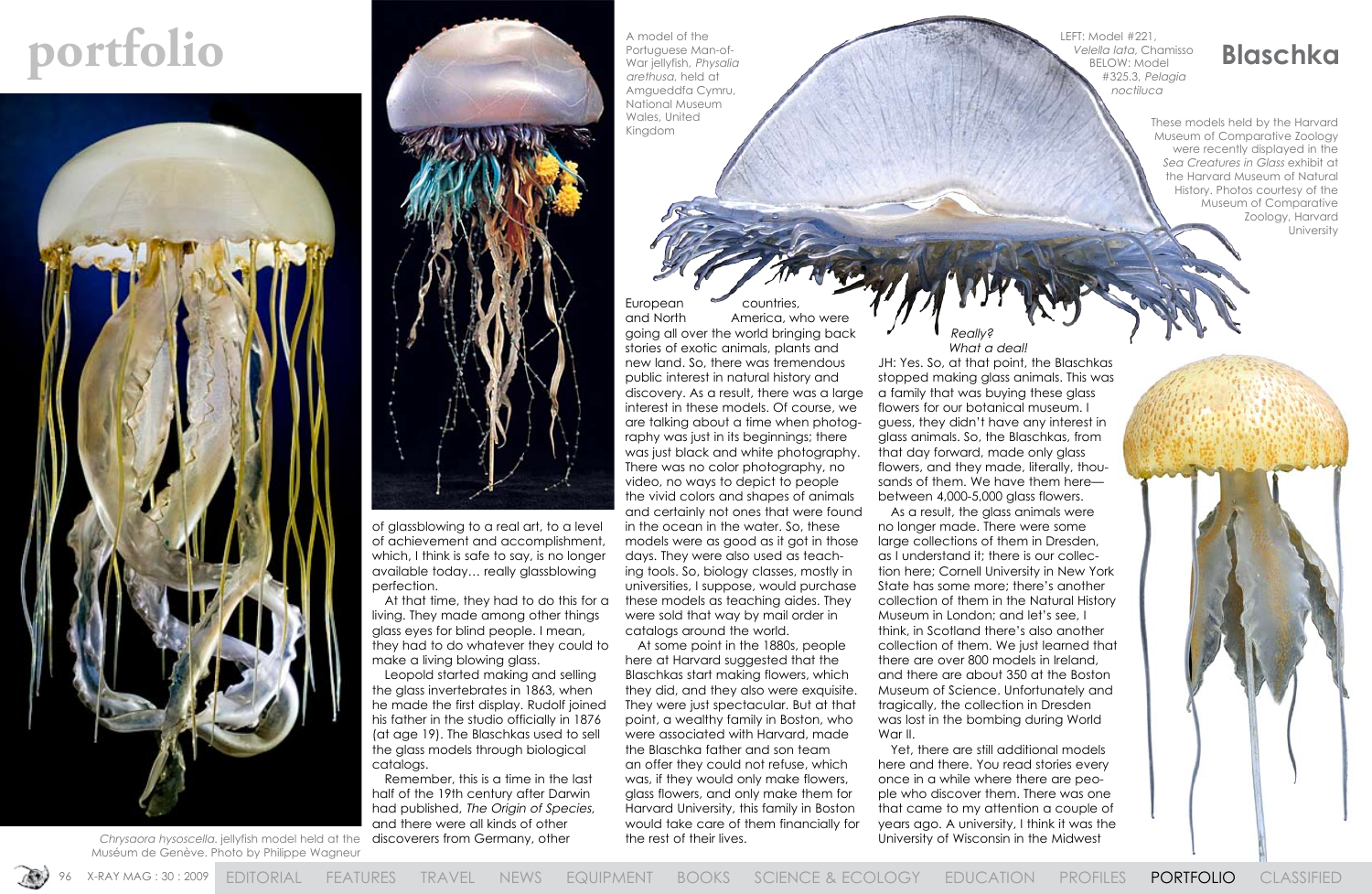**portfolio blaschka**<br>**portfolio blaschka**<br>**portfolio b proper secure Photo**<br>**portfolio b proper Wagneur** Glaucus atlanticus, held at the Muséum de Genève. Photo by Philippe Wagneur

> Model #167.2, Obelia dichotoma L. and octopus (far left). These models are two of the 419 Blaschka models held by the Museum of Comparative Zoology. Photos courtesy of the Museum of Comparative Zoology, Harvard University

of the United States somebody in the museum saw a box underneath a cabinet on the floor and pulled this box out, blew off the dust, opened it up, and there were these glass models.

They were glass animals made by the Blaschkas. Somebody had just stuck them in a box and put them under a cabinet, say, a hundred years ago. Nobody knew it was there.

> this build- ing. We did agree, a few years ago, to release about 30 models – those that were the most robust and intact – for a temporary exhibit in the Minneapolis Aquarium. In order to get them there, we basically had a police escort from here to the

They must be worth a lot of money now, aren't they? JH: Yes, actually, it's hard to value them, literally because they are never sold, but they're priceless artifacts. All the universities and museums... nobody is interested in selling them. So, as a result, it is hard to put an actual price on them. They're priceless. They're invaluable. But we do have, well, I don't know what we do for insurance purposes, but we do declare them. But I don't know what price is put on them. I honestly don't.

We're also extremely careful with them, as you can imagine, because they're glass. They're very delicate. By and large, we don't let them out of

airport. We sent one handler and two couriers with the glass models and had to make special arrangements with airport security. We had a separate first class seat for the box and for the person who hand-carried them — two airplane seats, one for her and one for the box with the glass animals. And when it was time to bring them back, we actually sent the staff person out to Minneapolis. She was very skilled in how to pack them properly, so they wouldn't be damaged on the way back. And we basically repeated that very complicated transaction, or transportation, bringing them back here.

As a biologist and an expert, how do you rate the educational value of the glass models made by the Blaschkas? JH: Oh, they're remarkable! They're one of a kind. They are interesting teaching tools in several respects. In their day, they were the most modern, up-to-date way to display biological diversity. Remember, all of them are marine invertebrates, so they

are found underwater often on the ocean bottom, and they were the only means of conveying to the general public and all the students, what the animals looked like, their variation. In fact, we do have a few specimens that are of kinds of species that are soft-bodied — that when you bring them up out of the ocean, and certainly when they die, they lose their color and they lose their shape, and when you preserve them in fixative, they just don't look anything like what they really look like in life.

### Yes, and how did the Blaschkas know what the animals looked like?

JH: As far as the plants go, people would send them live plants and seeds for them to plant there, and they would take notes to themselves about the colors. For the marine animals, they

used

drawings from naturalists and their own drawings from traveling. They also kept live animals in their studio in marine aquariums to observe and sketch.

It was not uncommon in the 19th century when explorations would head out to different parts of the world. They would bring along illustrators. We mounted some expeditions from the 19th century, including to South America and the Amazon, and, literally, you would read these accounts where the illustrator would be up on deck, and as the workers would bring up all these… this mess up and dump the fish on the deck of the ship, the illustrator would

be madly rushing through it,

97 X-RAY MAG : 30 : 2009 EDITORIAL FEATURES TRAVEL NEWS EQUIPMENT BOOKS SCIENCE & ECOLOGY EDUCATION PROFILES **PORTFOLIO** CLASSIFIED

doing a quick sketch of what the animal looked like; wouldn't have time to do the detailed color, but would make notes about the different colors on the parts of the fish. So, maybe a similar kind of activity occurred, although you don't read too much about it, and the Blaschkas certainly didn't make any extensive travels of this nature.

Did they have apprentices or assistants working with them? JH: From what we know, they had a system. But they did the glassblowing themselves. In fact, when Rudolf, the son, finally died—he

stopped doing the glassblowing shortly before he